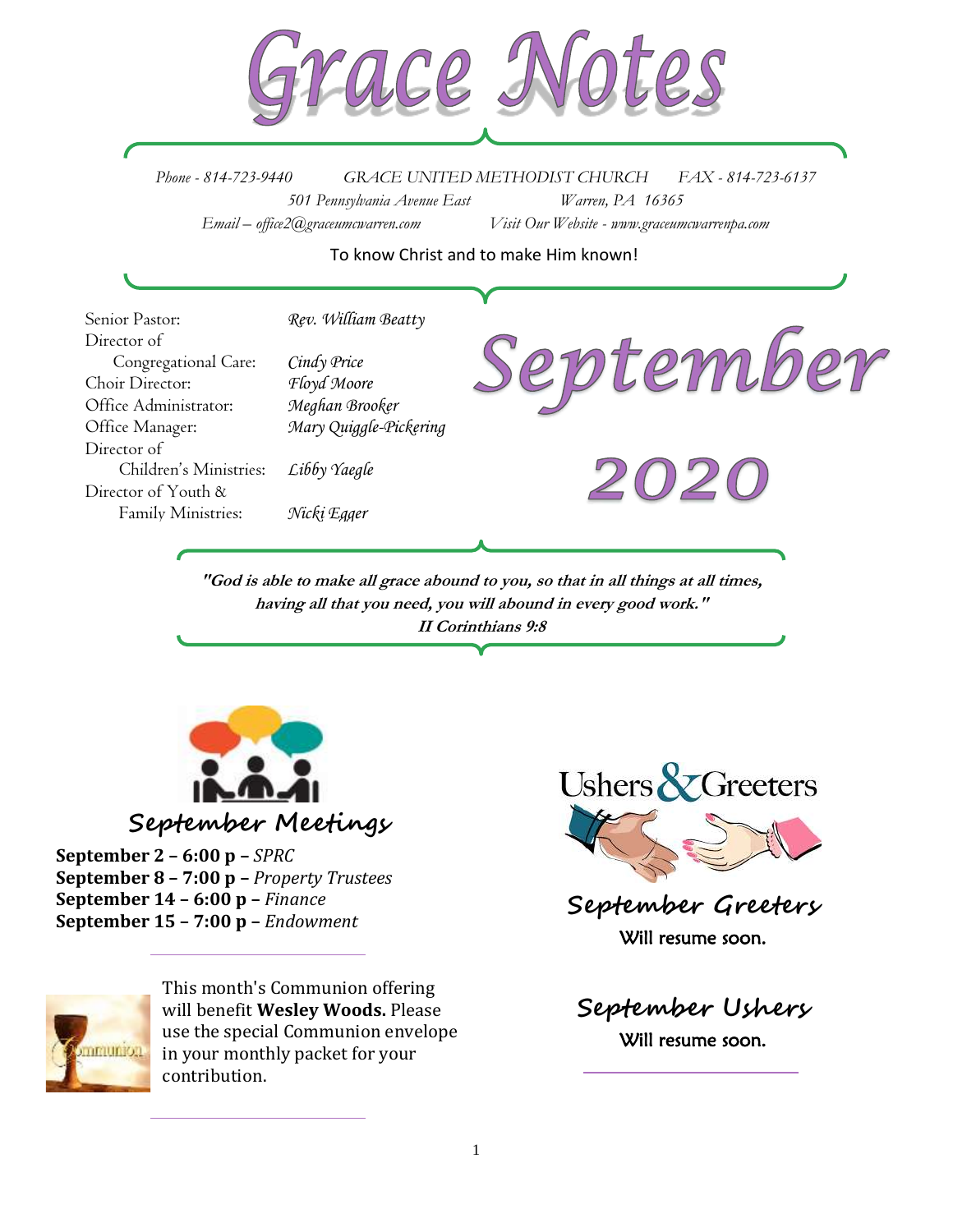# From the Pastor

### **September**

ou might be of the generation that remembers The Happenings singing, "See You In September," or Neil Diamond wistfully singing, "September Morn." Maybe it's Green Day lamenting, "Wake Me Up When September Ends."\*\* And a hundred other artists have sung something about September, mostly because it rhymes so easily with "remember."\*\*\* Y

September is upon us. So much has changed. 2020 has been the year of great upheavals socially, politically, ideologically. In some ways this is a good thing because all this upheaval makes us take a look at everything. Why are things the way they are? Why are things moving in the direction they are moving?

The temptation is to "get back to the way things were." I get it – there's a comfort and an assurance in what used to be (though we usually look at yesterday through nostalgic eyes and the problem is nostalgia highlights the good and diminishes the bad…). It does give us an opportunity to not just be sentimental, but practical: WHY were things good back then (whenever your "back then" is – for me it was probably the 90s and early 2000s – for some it was six months ago…). Why were things good? What has changed in me since then? How have I adapted and learned to adjust?

But how about this. We have an opportunity now in ministry to kind of start with a blank slate, an opportunity to ask difficult and probing questions about why we have done the things we have done, and to dream about what we might be able to do.

The truth of who God is (God's nature and character) and the message of salvation (the revelation from God) remains the same: God is holy, all-powerful, merciful, just, loving, all-knowing, eternal, gracegiving, life-giving. God is all of these (and more!!) *perfectly*. God never changes.

Salvation is by faith alone: faith in the love and mercy God showed to us by the sacrifice of Christ on our

behalf. Jesus said it plainly, "I am the Way, the Truth and the Life. No one comes to the Father but through me." (John 14:6). That does not change.

How we communicate these truths changes constantly.

God walked with Adam and Eve. God spoke to Moses through a burning bush. God spoke to Joseph in dreams. God spoke to Balaam through a talking donkey (yeah, I'm not making that up). God has used prophets, poets, and priests to speak. God has spoken in the wind and in the silence. God has used giant fish and rapidly growing weeds to get the message across. God has spoken through metaphor and symbolism – sometimes to the frustration and embarrassment of those tasked with these methods: Hosea was commanded to marry Gomer the prostitute, Isaiah was commanded to walk around naked and Jeremiah smashed a perfectly good clay pot and Ezekiel was told to build a diorama of Jerusalem and tiny siege works, and then put an iron pan between the prophet and the tiny city (took me back to all the hours of playing with my army men in the dirt!). Jesus revealed the nature and character of God through folksy stories, through proverbs, through symbolic actions, through pointed teachings.

Just a sample of the huge variety of methods of communication that God uses. It's not just a hymn or worship song or a sermon or a prayer. It is all of those things… and so much more.

So, we are in a time when we can really lean into the many ways we can communicate the love and the grace and the mercy of God. As a church, we are trying to work out more and better ways to connect virtually as well as improving all the ministry we do in person. As individual Christ-followers, there has never been a better time to live deeply into your faith, in checkout lines, in phone calls, in stressful situations, in relaxing, with family, with friends, with strangers and even with rivals. The message remains the same, but how we say it will always evolve. Listen to what James says (2:26b): "…faith without deeds is dead." Believing it without living it is meaningless.

September is here. We're asking hard questions: will be able to have communion in person soon? What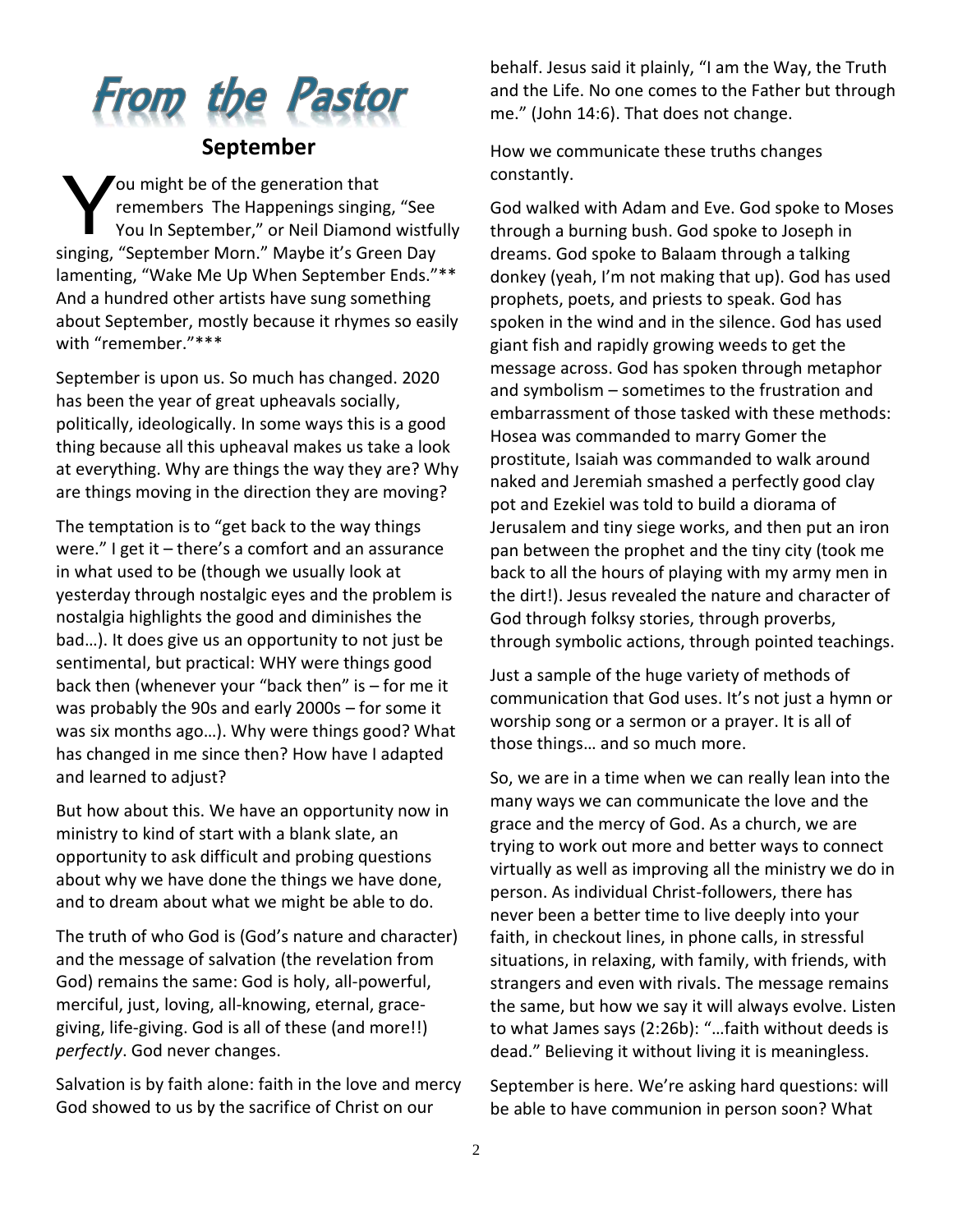will Christmas Eve look like? Could we have a Christmas concert this year? How can we have Bible study and Sunday School? Can we? How are we staying engaged with each other? How are we staying engaged with God? How do we do the new and different things we need to do effectively? How do we improve the things we already do?

We live in the promise of God's mercy:

Forget the former things;

do not dwell on the past.

See, I am doing a new thing!

 Now it springs up; do you not perceive it? (Isaiah 43:18-19)

In Christ's Love, Pastor Bill

\*\*Not to leave out Tchaikovsky or Strauss (and other composers!) who have composed pieces titled "September" but… you know, no words…

\*\*\* Now I have "Try to Remember" from *The Fantasticks* running through my head… funny to think of Detective Lenny Briscoe singing on Broadway…

#### **Choir Notes**

ow! August flew by! We started the month with music We started the Mote The Choir



ministry from the loyal Knowltons, Carol and Larry, joined by Megan and me. August 9 was a special Sunday for me, as this was Megan's last Sunday before she moved to Cleveland. We enjoyed singing together, joined by Mom. It's pretty special to have 3-part harmony involving 3 generations! (harmoniously!) The third Sunday we enjoyed the trio of Cindy Dziendziel, Vickie Morrison, and Carol Knowlton. I'm so thankful that our church has such talent *and uses it*! If you missed our fourth Sunday, August 23, you missed wonderful worship with Dem Bones, artfully led by our own Kris Magnuson. Our own singersongwriter Alice Pedersen capped off our fifth Sunday of worship in August. Don't you wish every month had five Sundays of worship? I've grown during Pastor Bill's sermon series through the

book of James. Grace UMC is truly blessed!

I want to thank the talented 11 o'clock musicians Kris Magnuson, Carmen Pearce, Larry and Carol Knowlton, Megan Moore, (Thanks a lot!) Mom, Cindy Dziendziel, Vickie Morrison, and Carol Knowlton, Dem Bones, and Alice Pederson, Mary Bernard, Beth MacPherson, and Bev Petersen. Assisting behind the scenes, our unsung heroes are Walt Miller, Dave Moore and Doug Zaffino. Thank you all for assisting our worship in August.

If you've missed any of our services "live and in person", you can catch them again (with the power to rewind) on YouTube or Facebook. DVD's are still available upon request.

We have a lot safely planned for September! I won't spoil the surprises – you need to see it to believe it!

See you in church!

Floyd Moore

# *From the Director of Congregational Care*

# *DISCRIMINATION*

mid the struggles with CoVId, our country is also in the midst of racial upheaval. Unjust treatment of blacks, protests that turn into riots and looting have filled the daily news. What are we to do?

We need to apply some of Pastor Bill's August messages: LOVE ONE ANOTHER ALL. THE. TIME. I, for one, need a push. And, living in Warren County, I need to think about Black Lives and beyond Black Lives. While I don't encounter many blacks here, I do need to have an anti-racist mindset when I am away from home.

Racism is only one part of Discrimination. People are often judged, or mis-judged, by how they look, when they live or work, their sex or a multitude of other factors that seem to make them different from us. But how different are we? Are we not all children of God? Are we not all created in His image? Does He not want each and every one of us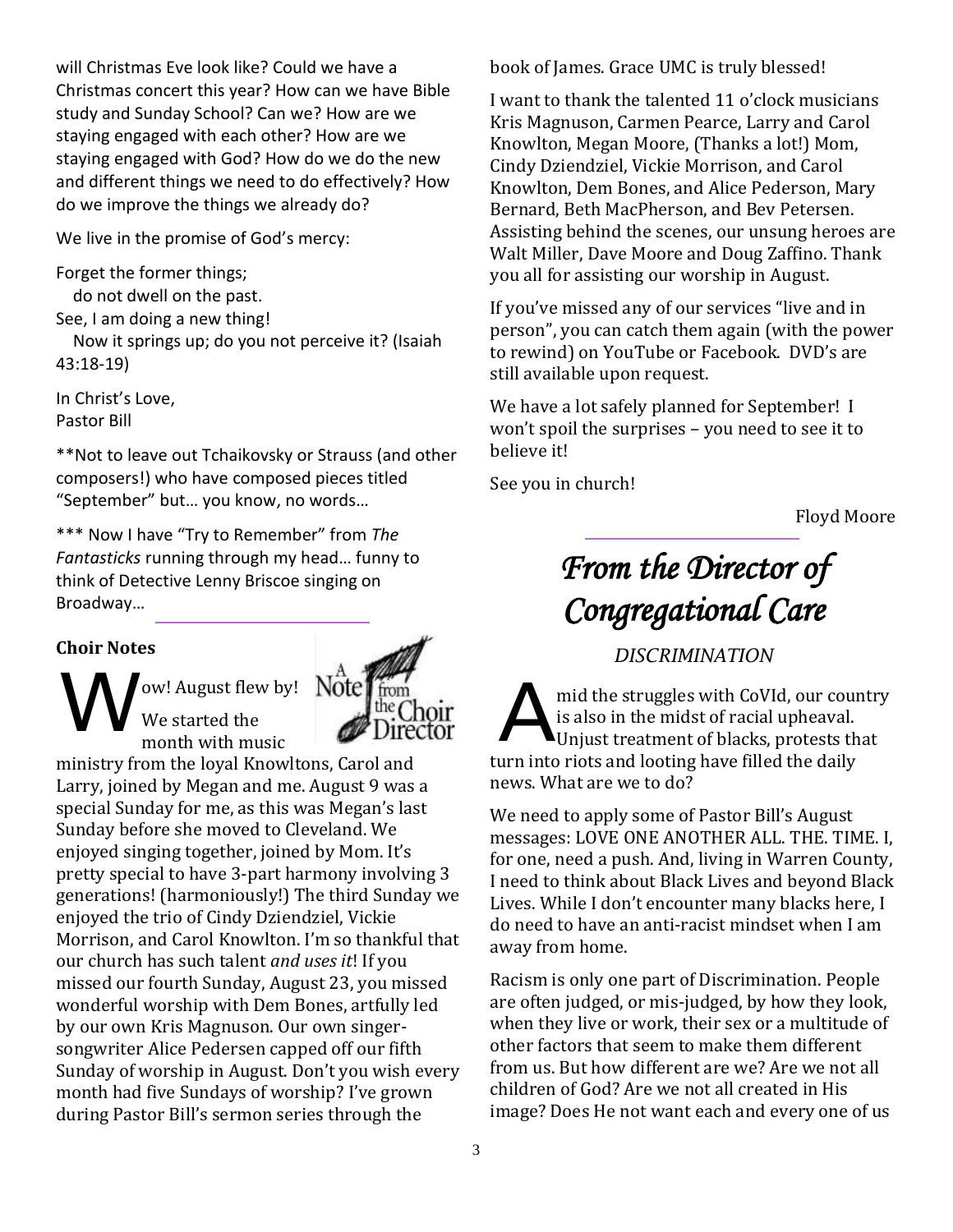to be saved? Therefore, other than these external trappings, we are all the same! AMEN! So, we need to begin to see beyond these things and react with Mercy and Love to all.

I know!! Easier said than done! However, I have found a guide and daily prayer prompts to help us along our way. The Western PA Conference of the United Methodist Church has a "NOW-ACTION" anti-racism pledge. By signing this, you commit to a year of monthly education and action tasks in UNITY with other United Methodists. I have signed my pledge. To show unity, I will post all of Grace Church's signed pledges on the bulletin board by the Parking Lot entry.

Let's do this together! Go to **wpaumc.org/nowaction-pledge**. Everyone can print their signed pledge and tack it up on the bulletin board. If you aren't at church, scan and email it to me at kcprice1@atlanticbb.net or call 723-3953 and I will pick it up at your home.

We are UNITED Methodists!

Blessings, Cindy Price

s summer starts winding down, but this season of uncertainty is still upon A



us, I would ask that each of us takes some time to pray for the children in our homes, the children in our church, and the children in our community. Kids are so resilient and will ease back into school schedules, but some will be going to school for the first time and will be unsure of all the masked faces, while some will be learning from home and will miss friends and friendly interaction, and still others will be distracted by a fear of getting a virus they don't fully understand. We need to pray for the health of our kids and that they would feel God's peace upon them and know that our loving heavenly Father is watching over them. We need to teach them simple verses, like Isaiah 43:5 that says "Do not be afraid I am with you" and Psalm 56:4 that says "In God I trust; I will not be afraid" in order to equip them as we send them out into a world full of fear. I ask you to be intentional about the way you pray for the kids around you and remind you that you have the power to instill in them the fact that our caring God is always with them. And after you've prayed for all the kids you know and all the kids you don't know, pray for the big kids too, the ones we like to call adults who need this comfort and peace just as much.

Libby Yaegle



his unusual summer has flown by, and we are as ready as we can be to jump into a new year! Our classes are much smaller this year to help keep with the state mandates, so we filled up quickly. Grace Promise Preschool will begin September 9 & 10, with two Orientation Days. We will meet with each family at a designated time so we can keep with social distance practices and give them information for the coming school year. Our first full day of classes will be Monday, September 14. It will be a challenging year getting to know our new friends and learning our "modified" class routine during a pandemic! T

We appreciate all the support we receive from our Grace Church family and ask that you would join us in praying for good health and minimal disruptions to the school year.

THANK YOU! Trish Gentilman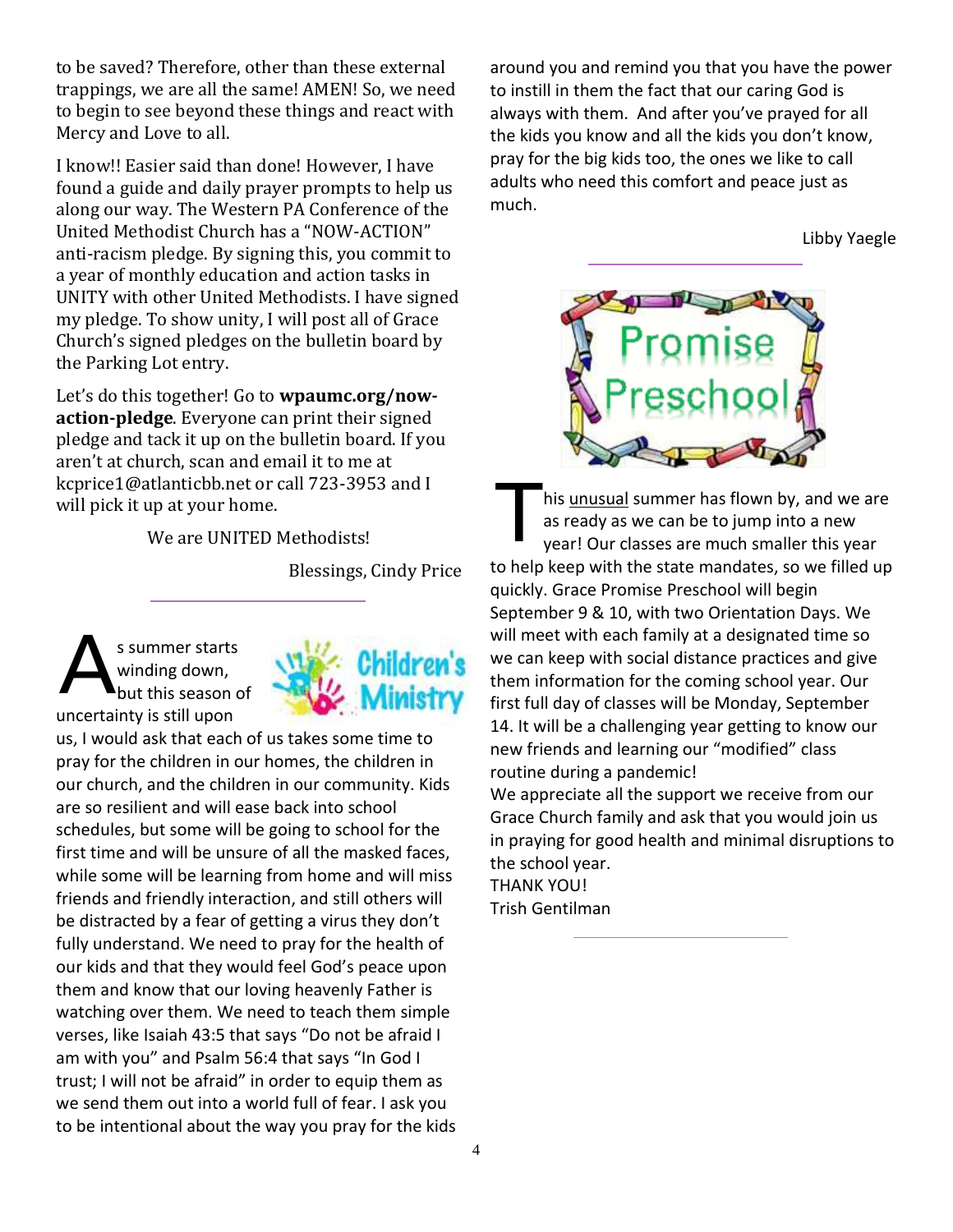o summer is over, and school starts on September 1st. School will look different for our students. They will have some all virtual, some with in-class and virtual, then some with all in-class. We will be here to help in any way we can. If school happens to close, we will be open when needed. S



We will be closed on September 7<sup>th</sup> for Labor Day.

Irene Garris



During Worship *9:30 a.m. (0-2 yrs.) ~* 

*11:00 a.m. (0- 5 yrs.)* 

**Will resume soon.**

# September Worship Assistants



Advisors: *Linda Knapp 726-1199*

*Sheryl Richards 726-3876*

**Will resume soon.**

If you wish to continue giving, please mail your envelopes to the church (501 PA Ave E) or use the electronic giving option posted



on our webpage [www.graceumcwarrenpa.com.](http://www.graceumcwarrenpa.com/)  Online giving accepts checking/savings accounts as well as debit/credit cards.



### **Our budget the month of July 2020:**

*Other income consists of funds from Sunday School, Room Rental,* 

*Bible Studies, Literature Tables, Fitness Ministry, Easter, Christmas, and Misc. Income.*

| <b>BUDGET</b>             | 2020       | 2019      |
|---------------------------|------------|-----------|
| <b>Other Income:</b>      | 101.16     | 439.07    |
| Offerings &               |            |           |
| <b>Tithes</b>             | 27,310.79  | 27,123.81 |
| <b>Total Income</b>       | 27,411.95  | 27,562.88 |
| <b>Number of Sundays:</b> | 4          | 4         |
| Borrowed                  | 0          | 0         |
| <b>Expense:</b>           | 12,960.94* | 34,404.08 |
| Attendance:               | 818**      | 764       |

### **Connectional Apportionments**

**Obligation-** 3,252.42 **Paid to date** 22,767.52 Ahead (Behind) 0 Percent of year to date paid 58% **His income:** Was \$150.93 higher in July 2019 compared to July 2020 **Our expenses:** Were \$21,443.14 lower in July 2020 compared to July 2019

We praise God for the generous gifts and offerings given.

\*Expenses are reported low because of the PPP Loan. All funds from the loan have now been used.

\*\*July 2020 attendance is estimated due to online worship services.

Submitted by: Alice Bonnell, Finance Chair



The Grace Church Food Pantry is in need of **fruit, jello, pudding, brownie mix and cake mix** at this time. Thank you to all who contribute.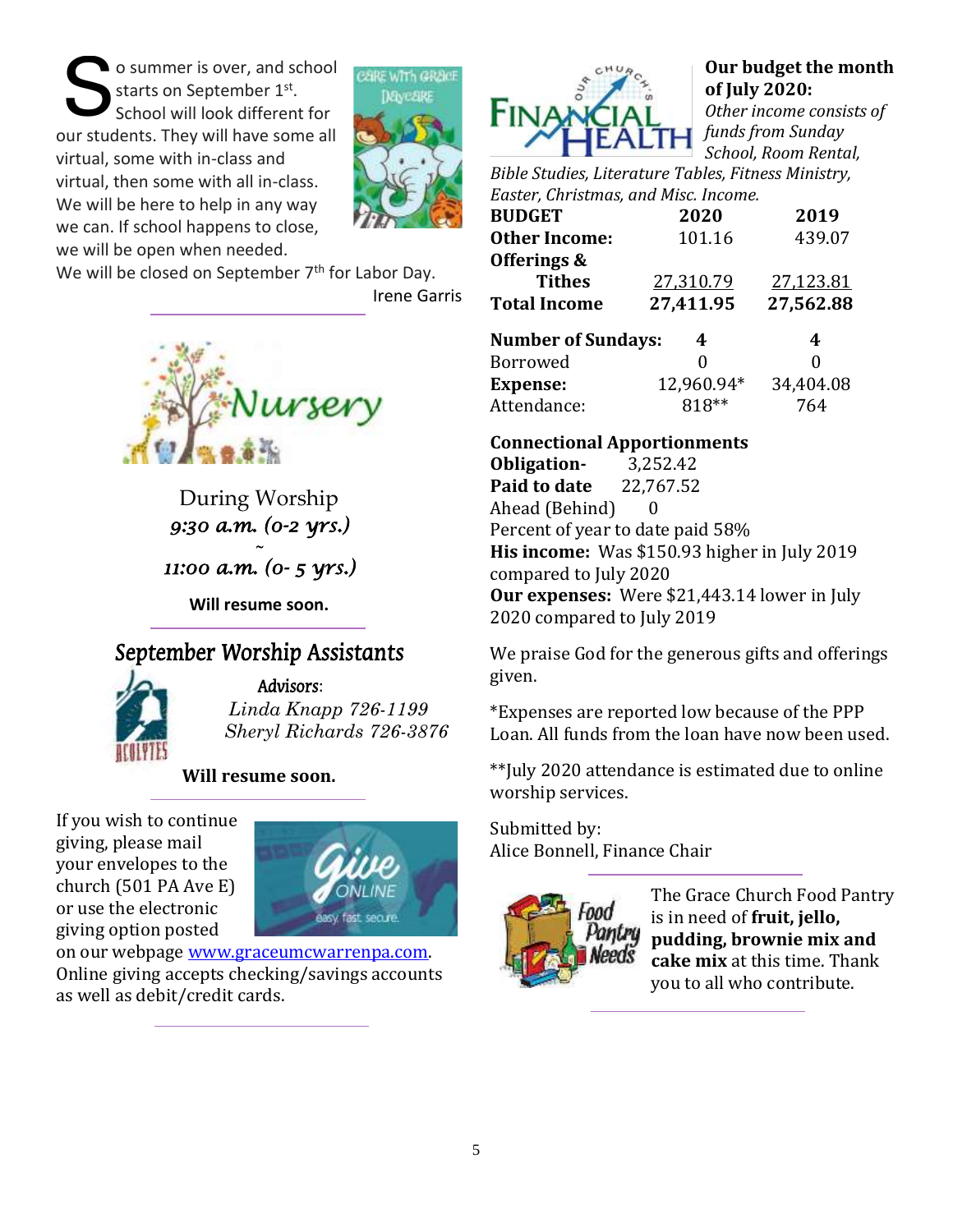

*"Truly I tell you, whatever you did for one of the least of these brothers and sisters of mine, you did for Me." Matthew 25:40*

Hospitality! What a glorious word! It is one of those areas the congregation has free rein to offer bounteously. Thank goodness it's easy. Here are the ABC's of how to implement it.

A - Awareness of the multi-layered reasons that someone chose to walk through our doors. We would like to think it is simply from the desire and the joy of worship. But sometimes there are far deeper reasons. When a new person makes the monumental decision to show up, it may have been driven by sorrow or guilt or hopelessness. We may be their first choice or their last hope. We don't know. We simply extend sincere hospitality and meet them where they are in life.

B - Become their friend. Sometimes new people enter a room and suddenly wish there was an escape or a better plan. Showing up at a party of strangers can be overwhelming. When we approach someone with friendship and kindness, we become a reference point of "what to do next." It is as simple as handing someone a bulletin and engaging in easy conversation.

C - Care about what happens next. Next Sunday! Will they be looking for you? Will you remember their name or something about them? Be prepared to let them know about future events and classes and studies. It's a win/win situation to keep someone "under our wing." Christ taught us to treat people with the same radical hospitality that He showed us by calling us "His own."

Oh, and there is D - Do it again. And, again until it becomes something that feels like we are bursting at the seams to do each Sunday! And, yes, this can be accomplished through online invitations. It takes a little creativity, but when we have God providing the way, we can't lose. We invite them in, He invites them to know Christ.

With open arms, Sue Toombs, Lay Leader

#### **WOMEN'S FALL BIBLE STUDY CANCELLED**

After much prayer and a strong nudging by the Holy Spirit, I have decided to cancel Women's Bible Study for this fall. For many of you this will be a relief, I know; for some --- a disappointment. I am sorry for getting your hopes up that we could meet together in September. Please forgive me. My fervent desire is that we all stay safe and well. If you haven't read Colossians and Philemon, please take the time to do so. You might also utilize your study guide books. Paul's message is still applicable today. God bless you!

Renee Magnuson

#### **BIBLE STUDY**

Are we finally convinced that man cannot solve his own problems? Who is honest & trustworthy? Does the confusion and chaos all around us break your heart and make you yearn for days gone by?

If so, then please join us for The Truth Project. This very educational & practical 12-week course will be held Wednesday nights 7-8:30 pm, in Higginbotham Hall at GUMC.

It is a Biblical Worldview Tour that will allow you to see God more clearly, strengthen your faith, understand the times and increase your witnessing power to family, friends and culture. Jesus is the Way, The Truth and the Life. [John 14:6]

This class will be facilitated by Dr. Jerry Schoenborn who has 20 years of Worldview and Biblical Studies. He has presented numerous Christian programs and is eager to share this very relevant material that is necessary for the coming days. Remember - God is not a God of Confusion but of Peace!

We welcome all, but class size may be limited for Covid and participation.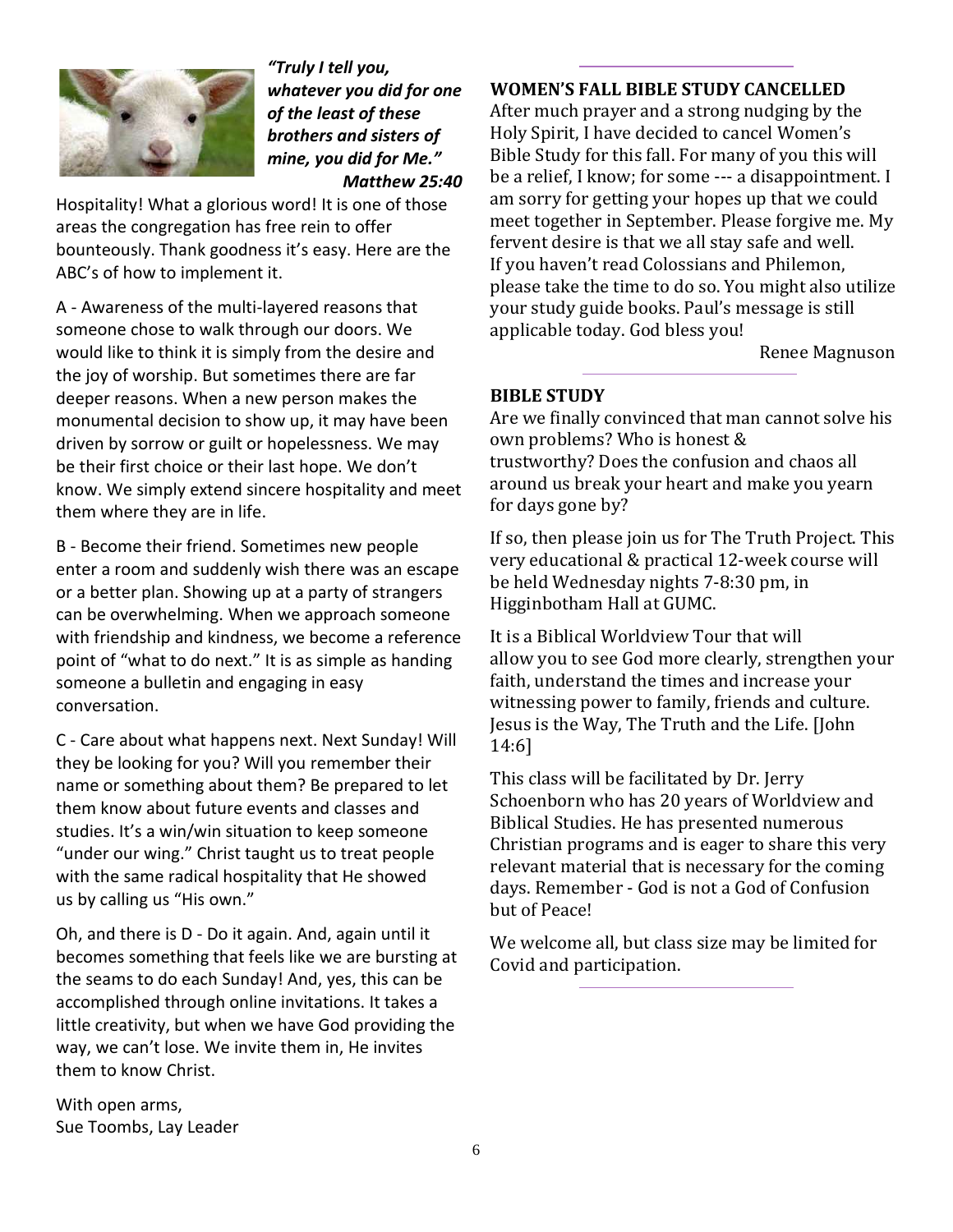**HOPES Fund For: Jim Gray By: Ted Gray**



**General Memorial Fund For: Jim Gray By: Gladys Jones**

**For: Samuel B. Reed By: Lori Toth**

**Music Memorial For: Jim Gray By: Arden & Linda Knapp**



 **Items for the October Newsletter need to be delivered to Mary in the Church office [\(mary@graceumcwarren.com\)](mailto:mary@graceumcwarren.com)**

**by Friday, September 18. Thank you!**



**September 2 – LuAnn Saeli September 3 – Emma Kridler, Ronda Trisket, Scott Lynds September 4 – Erin Napolitan September 5 – Colby Barr, Collin Lord, Helen Woods September 6 – Meghan Brooker, George Wentworth September 8 – Emily Shepherd September 10 – Lydia Card, Tanner Phillips,** 

**Timothy Tannler**

**September 1 – Peg Andersen**

**September 12 –Joe Saeli**

**September 13 – Emily Ickert, Dot Fleming, Cassie Waseleski, Tristan Johnson**

- **September 14 – Solomiya Savych, Patricia Esterbrook**
- **September 15 – Laine Price**
- **September 16 – Mike Farr, Renee Magnuson**
- **September 17 – Harold Wall, Ross Bryan**
- **September 18 – Lanea Brooker, Ryan Egger, Sue Ball**
- **September 19 – Breanna Wilson, Marsha Larson**

**September 20 – Pat Berdine, Jeremy Sensenig, Kathy Keller**

- **September 22 – Lori Beatty, Nancy Trisket**
- **September 23 – Nancy Gheres, Carson Farr**
- **September 24 – Mary Hellman**
- **September 25 – Luella Chase, Cindy Dziendziel, Scott Stewart, Susan Speicher**
- **September 26 – Savanah Sykes, Joyce Carnahan, Judi Renwick, Jim Marshall**
- **September 27 – Carmen Pearce**
- **September 28 – Andrea Stapleford,**

**Melanie Braughler**

**September 30 – Ronna Tipton, Gwen Jones**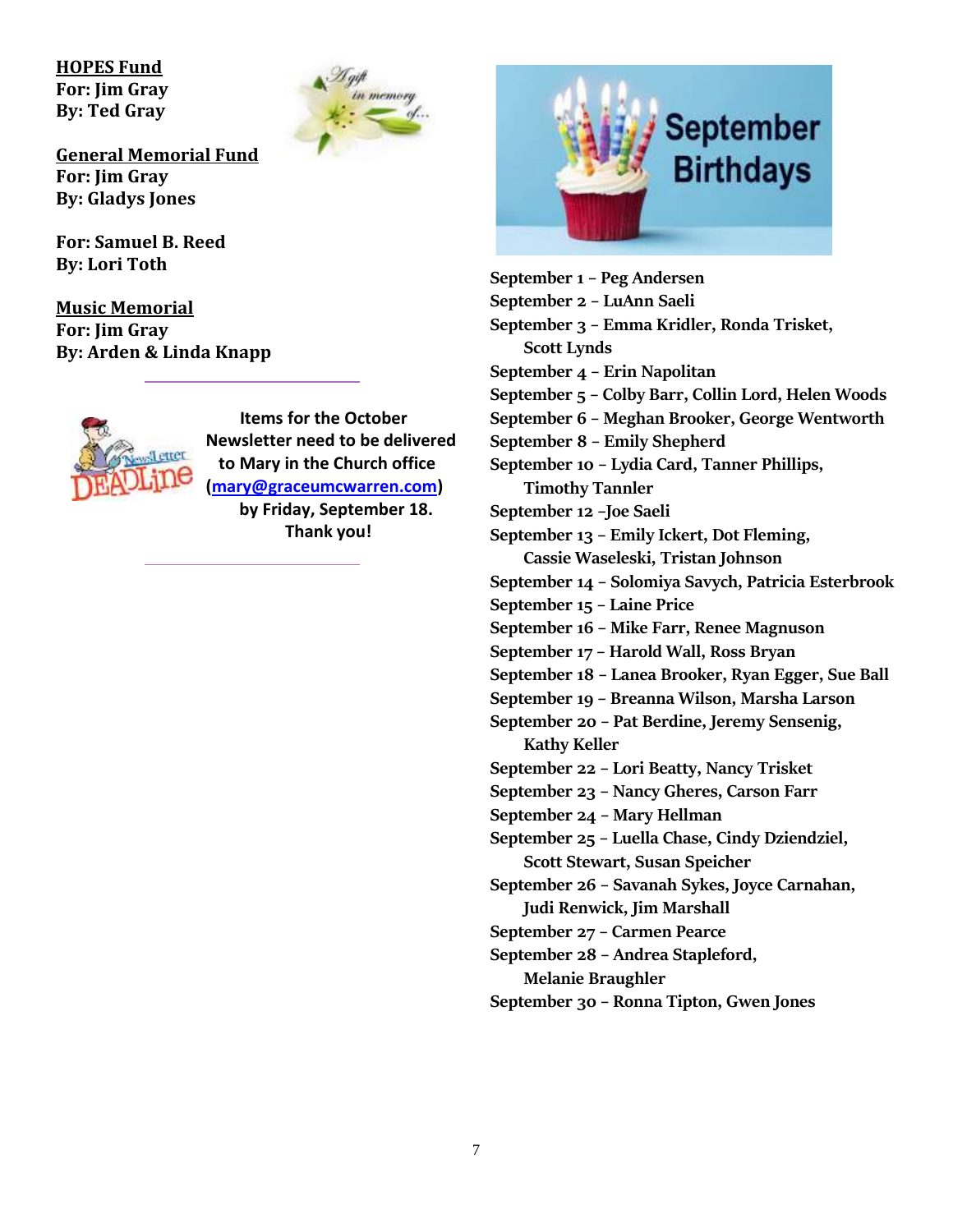



| <b>SUNDAY</b>                                                                                                                                            | <b>MONDAY</b>                                                                                                                                                                                      | <b>TUESDAY</b>                          | <b>WEDNESDAY</b>                                                                            | <b>THURSDAY</b>                               | <b>FRIDAY</b>  | <b>SATURDAY</b> |
|----------------------------------------------------------------------------------------------------------------------------------------------------------|----------------------------------------------------------------------------------------------------------------------------------------------------------------------------------------------------|-----------------------------------------|---------------------------------------------------------------------------------------------|-----------------------------------------------|----------------|-----------------|
| <b>CARE WITH GRACE</b><br><b>DAYCARE</b><br>is open daily from<br>6:30 am to 6:00 pm<br>located on the first<br>floor (nursery) and<br>the second floor. | <b>PROMISE</b><br><b>PRESCHOOL</b><br>is open Monday,<br>Wednesday, and<br>Thursday from 9:00 -<br>11:30 am (3-year-olds)<br>and 12:30 - 3:00 pm<br>(4- year-olds) located<br>on the ground floor. | 1                                       | $\overline{2}$<br>7:00 a Men's Prayer<br><b>Breakfast</b><br>6:00 p $SPRC$                  | $\overline{\mathbf{3}}$<br>6:00 p Praise Team | $\overline{4}$ | 5               |
| 6<br>8:30/9:30/11:00 a<br>Worship                                                                                                                        | 7 Office Closed                                                                                                                                                                                    | 8<br>7:00 p Property<br><b>Trustees</b> | 9<br>7:00 a Men's Prayer<br><b>Breakfast</b><br>7:00 p Truth Project<br><b>Bible Study</b>  | 10<br>6:00 p Praise Team                      | 11             | 12              |
| 13<br>8:30/9:30/11:00 a<br>Worship                                                                                                                       | 14<br>6:00 p Finance                                                                                                                                                                               | 15<br>7:00 p Endowment                  | 16<br>7:00 a Men's Prayer<br><b>Breakfast</b><br>7:00 p Truth Project<br><b>Bible Study</b> | 17<br>6:00 p Praise Team                      | 18             | 19              |
| 20<br>8:30/9:30/11:00 a<br>Worship                                                                                                                       | 21                                                                                                                                                                                                 | 22                                      | 23<br>7:00 a Men's Prayer<br><b>Breakfast</b><br>7:00 p Truth Project<br><b>Bible Study</b> | 24<br>6:00 p Praise Team                      | 25             | 26              |
| 27<br>8:30/9:30/11:00 a<br>Worship                                                                                                                       | 28                                                                                                                                                                                                 | 29                                      | 30<br>7:00 a Men's Prayer<br><b>Breakfast</b><br>7:00 p Truth Project<br><b>Bible Study</b> |                                               |                |                 |